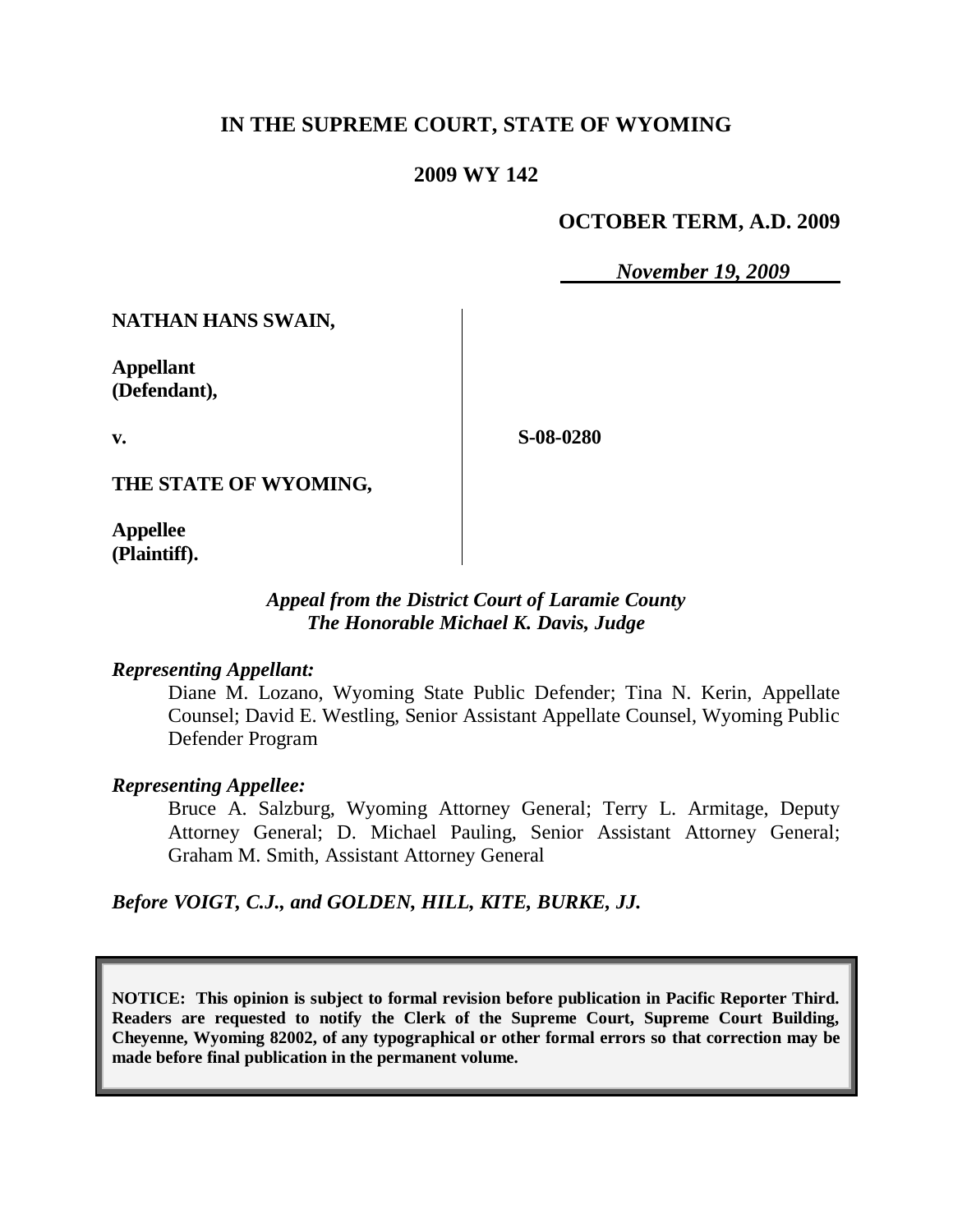# **GOLDEN**, Justice.

[¶1] Appellant Nathan Hans Swain appeals the district court's order denying him credit for time served on three separate probation revocation actions. Swain also appeals his conviction for indirect criminal contempt arising from his failure to comply with the district court's order requiring him, as a condition of probation, to attend and complete an inpatient substance abuse treatment program. For the reasons set forth below, we conclude Swain is entitled to additional credit against his sentence, and that his conviction for indirect criminal contempt cannot stand. We reverse and remand for further proceedings consistent with this opinion.

# **ISSUES**

[¶2] Swain presents the following issues:

I. Did the trial court err by imposing an illegal sentence?

II. Did the trial court err by violating Appellant's due process rights by imposing contempt sanctions after improper service, failing to inform Appellant of the consequences of his plea and subjecting Appellant to double jeopardy?

# **FACTS**

[¶3] In January 2007, Swain pled guilty to felony battery against a household member in violation of Wyo. Stat. Ann. § 6-2-501(b) and (f)(ii) (LexisNexis 2007). He was sentenced to three to five years in prison, with credit for 275 days of presentence confinement. Execution of that sentence was suspended, and he was placed on four years of supervised probation.

[¶4] Between October 2007 and August 2008, the State filed three separate revocation petitions because Swain violated the terms of his probation. The first revocation petition alleged that Swain had used marijuana and absconded from supervision. Swain was arrested on October 15, 2007, and subsequently admitted the allegations contained in the petition. On January 10, 2008, the district court revoked and reinstated his probation. A condition of that probation required Swain to successfully complete the program at the Cheyenne Transitional Center.

[¶5] Swain never reported to the program and absconded from supervision, prompting the filing of the second probation revocation petition. He was arrested on March 20, 2008. As before, Swain admitted to violating the terms of his probation. On July 3,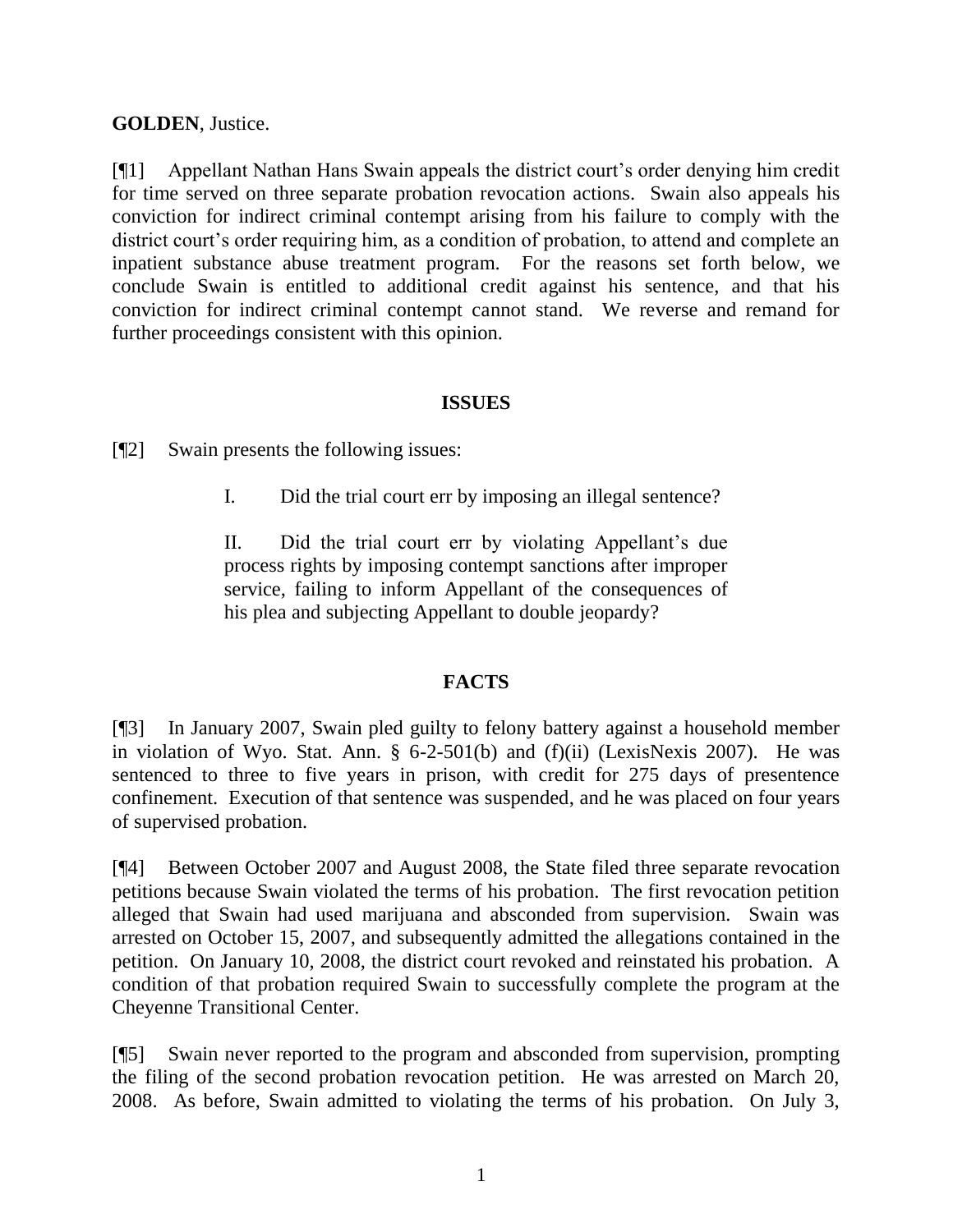2008, the district court again revoked and reinstated Swain's probation. As a condition of that probation, the district court ordered Swain to "report directly to and be placed in and successfully complete the Transitions Residential Program," an inpatient substance abuse treatment program.

[¶6] Swain also failed to report to that program, and the State's third revocation petition ensued. Swain was arrested on August 7, 2008. At his initial appearance on August 21, the district court advised Swain it was considering charging him with indirect criminal contempt for his alleged failure to abide by the order requiring him to attend and complete the Transitions Residential Program. On August 27, the district court issued an order to show cause in the underlying criminal case requiring Swain to appear before the court on September 4 and show cause why he should not be held in indirect criminal contempt for violating its order.

[¶7] At the September 4 hearing, Swain's counsel implored the district court to drop the contempt charge, but the district court declined to do so. The district court, however, continued the contempt hearing, as well as the revocation hearing, until September 18 to allow counsel additional time to prepare a defense. During the September 18 hearing, Swain admitted failing to report to the inpatient treatment program as ordered, thereby providing a factual basis for both the probation revocation and the criminal contempt charge. The district court revoked Swain's probation and reinstated the underlying threeto-five-year prison sentence, with the original presentence credit of 275 days. The district court denied credit against that sentence for the time Swain served pending resolution of the three probation revocation actions. The district court also found Swain in indirect criminal contempt and sentenced him to sixty days in jail, with credit for fourteen days served between September 4 and September 18. The district court ordered that the underlying prison sentence be served consecutively to the sixty-day contempt sentence. This appeal followed.

# **DISCUSSION**

# *Sentencing Credit*

[¶8] Swain contends his sentence is illegal because the district court did not give him credit for the time he served in the Laramie County Detention Center on the three probation revocation actions. A sentence that does not include proper credit constitutes an illegal sentence. Whether a sentence is illegal is a question of law, which we review *de novo*. *Beyer v. State*, 2008 WY 137, ¶ 7, 196 P.3d 777, 780 (Wyo. 2008); *Manes v. State*, 2007 WY 6, ¶ 7, 150 P.3d 179, 181 (Wyo. 2007).

[¶9] Our recent decision in *Jackson v. State*, 2009 WY 82, 209 P.3d 897 (Wyo. 2009), governs our disposition of Swain's claim. In *Jackson*, we held that the time spent in custody awaiting disposition of probation revocation proceedings must be credited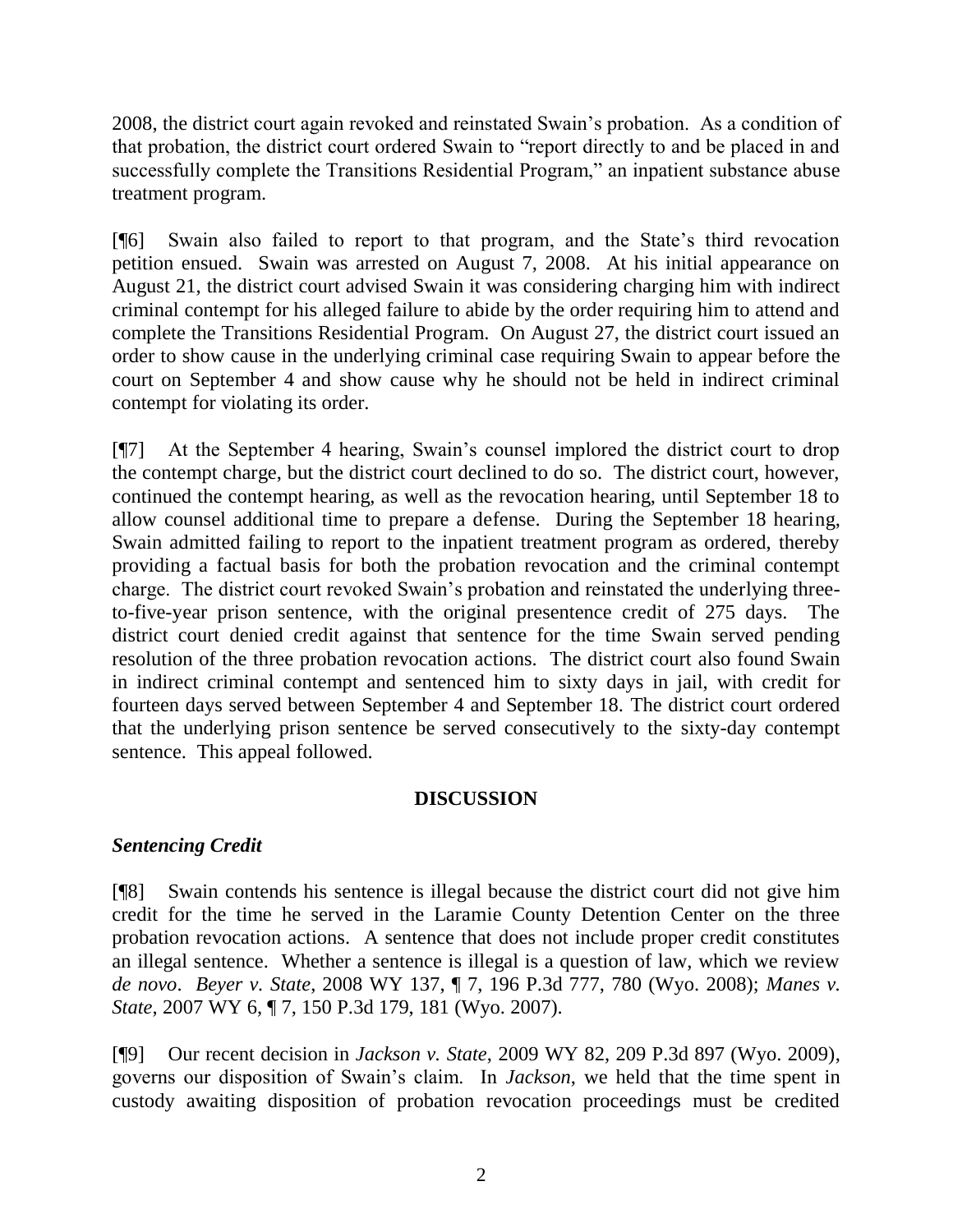against the probationer's underlying sentence if the incarceration is directly attributable to the underlying criminal conviction, overruling *Halbleib v. State*, 7 P.3d 45 (Wyo. 2000) (denying credit on the grounds that pre-revocation confinement is due solely to acts or omissions constituting the violation of the conditions of probation and can never be directly attributable to the underlying offense). *Jackson*, ¶¶ 10-12, 209 P.3d at 900-01. In reaching this result, we stated:

> [T]here are situations where the incarceration is directly attributable to the act that violates the conditions of probation rather than the underlying criminal charge. The most obvious are those situations where a defendant is arrested and charged with committing a new crime. But there are also circumstances where a defendant is alleged to have violated probation conditions by committing acts that are not otherwise criminal. For example, probationers are frequently barred from leaving a defined geographic location, drinking alcohol, contacting the victim of the underlying crime, and so on. Violating these conditions may be the direct cause of the probationer's detention, but it is indisputable that the State would be unable to incarcerate the probationer for these acts absent the conviction for the underlying crime. Under those circumstances, we are forced to conclude that pre-revocation incarceration is attributable to the underlying crime.

# *Id.*, ¶ 11, 209 P.3d at 900.

[¶10] We concluded in *Jackson* that credit was warranted because the sole reason for Mr. Jackson's detention was the allegation he violated the conditions of his probation. Mr. Jackson was not charged with a separate criminal offense as a result of the facts alleged in the petition, and the only allegation resolved in the State's favor supporting the probation revocation was that Mr. Jackson absconded from supervision. Under the specific facts of the case, we determined the time Mr. Jackson was detained pending resolution of the probation revocation proceedings was a direct result of the underlying criminal conviction, and he was entitled to credit for the time incarcerated against his minimum and maximum sentence on the underlying sentence. *Id*., ¶ 14, 209 P.3d at 901.

[¶11] In the instant case, like *Jackson*, the sole basis for Swain's detention in each of the revocation proceedings was the accusation he had violated one or more conditions of his probation. No additional criminal charges were filed against Swain based on the alleged violations, and the justification for revoking probation was basically that Swain absconded from supervision and failed to report to and complete the Cheyenne Transitional Center's program and the Transitions Residential Program. Without doubt, the State could not have arrested and detained Swain for these acts absent his conviction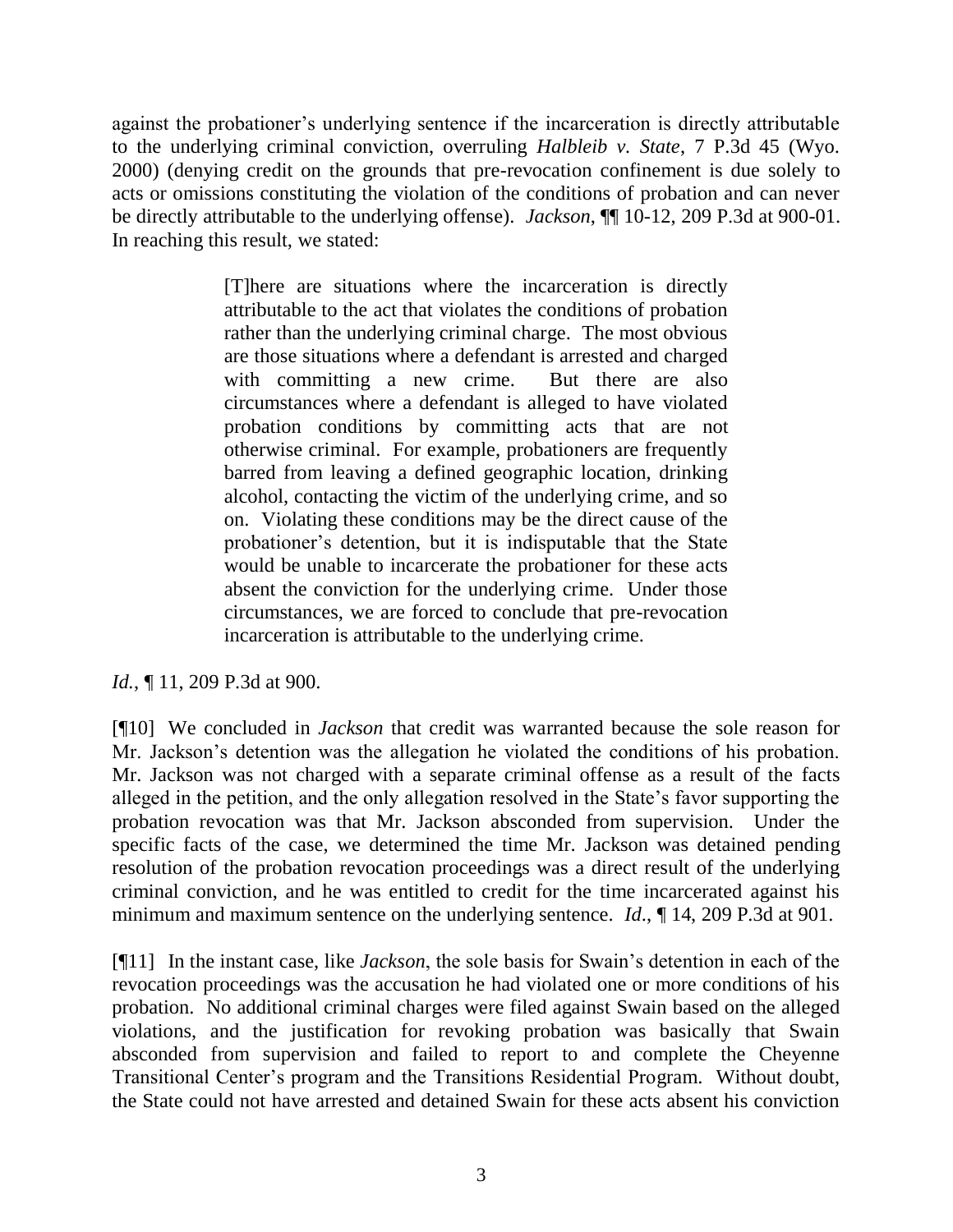for the underlying crime. Under the circumstances, we must also conclude the time Swain spent in custody pending resolution of the three revocation proceedings was directly attributable to his underlying battery conviction and, consequently, he is entitled to credit against the underlying three-to-five-year prison sentence. Accordingly, we reverse his sentence and remand the matter to the district court with instructions to give Swain credit against his minimum and maximum sentence for the pre-revocation incarceration time. $<sup>1</sup>$ </sup>

# *Criminal Contempt Conviction*

 $\overline{a}$ 

[¶12] Swain mounts several challenges to the validity of his conviction for indirect criminal contempt. However, our focus is on a procedural error in the contempt proceeding, which we conclude requires reversal of that conviction.

[¶13] The power to punish for contempt is inherent in all courts of general jurisdiction in Wyoming. *Skinner v. State*, 838 P.2d 715, 723 (Wyo. 1992); *Connors v. Connors*, 769 P.2d 336, 343 (Wyo. 1989); *Horn v. District Court, Ninth Judidical District*, 647 P.2d 1368, 1374-75 (Wyo. 1982). Contempts of court are classified as either civil or criminal in nature and, within each classification, either as direct (committed in the court's presence) or indirect contempt (committed outside of the hearing or view of the judge). A civil contempt is remedial; the penalty serves to enforce compliance with a court order or to compensate an injured party. *Horn*, 647 P.2d at 1372-73. In essence, the contemnor carries the keys of his prison in his own pocket, and can obtain release by complying with the order of the court that sent him there. *Connors*, 769 P.2d at 343. A criminal contempt, on the other hand, is punitive in character; the penalty serves to vindicate the authority of the court and does not terminate upon compliance with a court order. *Horn*, 647 P.2d at 1373. While a judgment of civil contempt is conditional and may be lifted when the disobedience ends, punishment for criminal contempt is unconditional and fixed. In essence, criminal contempt is "a crime in every fundamental respect," and a conviction for criminal contempt is indistinguishable from an ordinary criminal conviction. *Bloom v. Illinois*, 391 U.S. 194, 201, 88 S.Ct. 1477, 1481-82, 20 L.Ed.2d 522 (1968); *Skinner*, 838 P.2d at 722 n.5.

[¶14] The nature of the contempt charged governs the conduct of, and the procedures to be followed in, a contempt proceeding. Nearly a century ago, the United States Supreme Court addressed the differences between a proceeding instituted and tried as a criminal contempt and a proceeding for civil contempt in *Gompers v. Buck's Stove & Range Co*., 221 U.S. 418, 31 S.Ct. 492, 55 L.Ed. 797 (1911). In *Gompers*, two significant principles of law emerged: (1) proceedings in civil contempt are between the original parties and are

<sup>&</sup>lt;sup>1</sup> Given the facts of this case, we deem it appropriate for the district court, rather than this Court, to determine in the first instance the amount of credit to be awarded against Swain's sentence.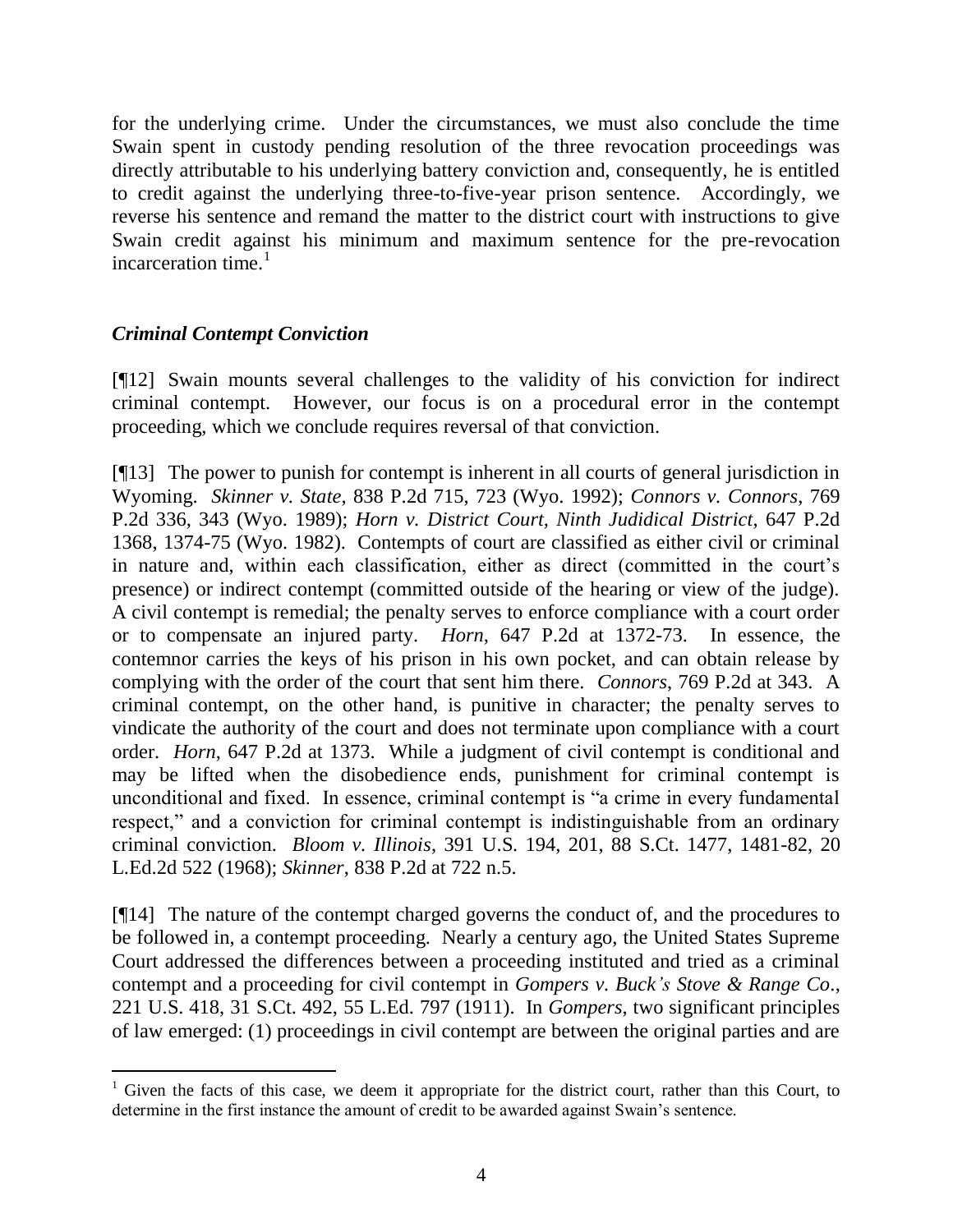merely a facet of the original cause of action – they are instituted, tried and treated as a part of the main case; and (2) a criminal contempt prosecution is between the public and the contemnor and is a separate and independent proceeding from, and is not a part of, the original case in which the contempt arose – it is instituted, tried and treated as a distinct criminal action. *Id*. at 444-51, 31 S.Ct. at 499-502. The *Gompers* "independent and separate proceeding" rule for indirect criminal contempts has been universally followed over the intervening years. *See Bray v. United States*, 423 U.S. 73, 75, 96 S.Ct. 307, 309, 46 L.Ed.2d 215 (1975); *Matter of Hipp, Inc.*, 895 F.2d 1503, 1509-10 (5<sup>th</sup> Cir. 1990); *United States v. Peterson*, 456 F.2d 1135, 1139 (10<sup>th</sup> Cir. 1972); *In Re Mowery*, 169 P.3d 835, 841 (Wash. App. Div. 1 2007); *Bryant v. Howard Cty. Dep't of Social Services ex rel. Costley*, 874 A.2d 457, 466-67 (Md. App. 2005); *People v. Budzynski*, 775 N.E.2d 275, 280-81 (Ill. App. 4 Dist. 2002); *State v. Roberts*, 515 A.2d 799, 803-04 (N.J. App. 1986); *see also* 17 Am. Jur. 2d *Contempt* § 145 (2004); 7A Federal Procedure Lawyers Ed. *Contempt* § 17:9 (2005); 17 F. R.D. 167, 171-72 (1955).

[¶15] This Court endorsed the independent and separate proceeding rule in *Garber v. United Mine Workers of America*, 524 P.2d 578, 579-80 (Wyo. 1974). In *Garber*, we set aside for lack of jurisdiction a criminal contempt order issued against several subpoenaed witnesses who had failed to appear for a hearing on an employer's complaint for a temporary injunction against a union arising out of a labor dispute. The order to show cause issued to the nonappearing witnesses was filed in and bore the same caption as the original action seeking the injunctive relief. Five of the alleged contemnors were served a copy of the show cause order and appeared at the contempt hearing without an attorney. Although the district court queried them about their understanding of the nature of the proceedings, no response was solicited or received, and they were not advised of the nature of the charges against them. The district court questioned them and found each guilty of contempt. Each were fined \$50.00 and sentenced to thirty days in the county jail, with both the fine and jail sentence suspended on the condition that they obey the law and orders, mandates, and subpoenas issued by any court of general jurisdiction for one year. In the course of setting aside the contempt order, we noted that the alleged contemnors would have been informed of the criminal nature of the action through the title of the cause had the contempt matter been properly pursued as an independent action. We observed:

> As was said in 1911 in *Gompers v. Buck's Stove & Range Co.*, [221 U.S. 418, 446, 31 S.Ct. 492, 55 L.Ed. 797], the matter should show the court or the public as a party. This is more than a mere matter of form, it advises the defendant that it is a charge and not a suit. . . . Proceedings in criminal contempts are independent criminal actions and should be conducted accordingly.

*Id*. at 579.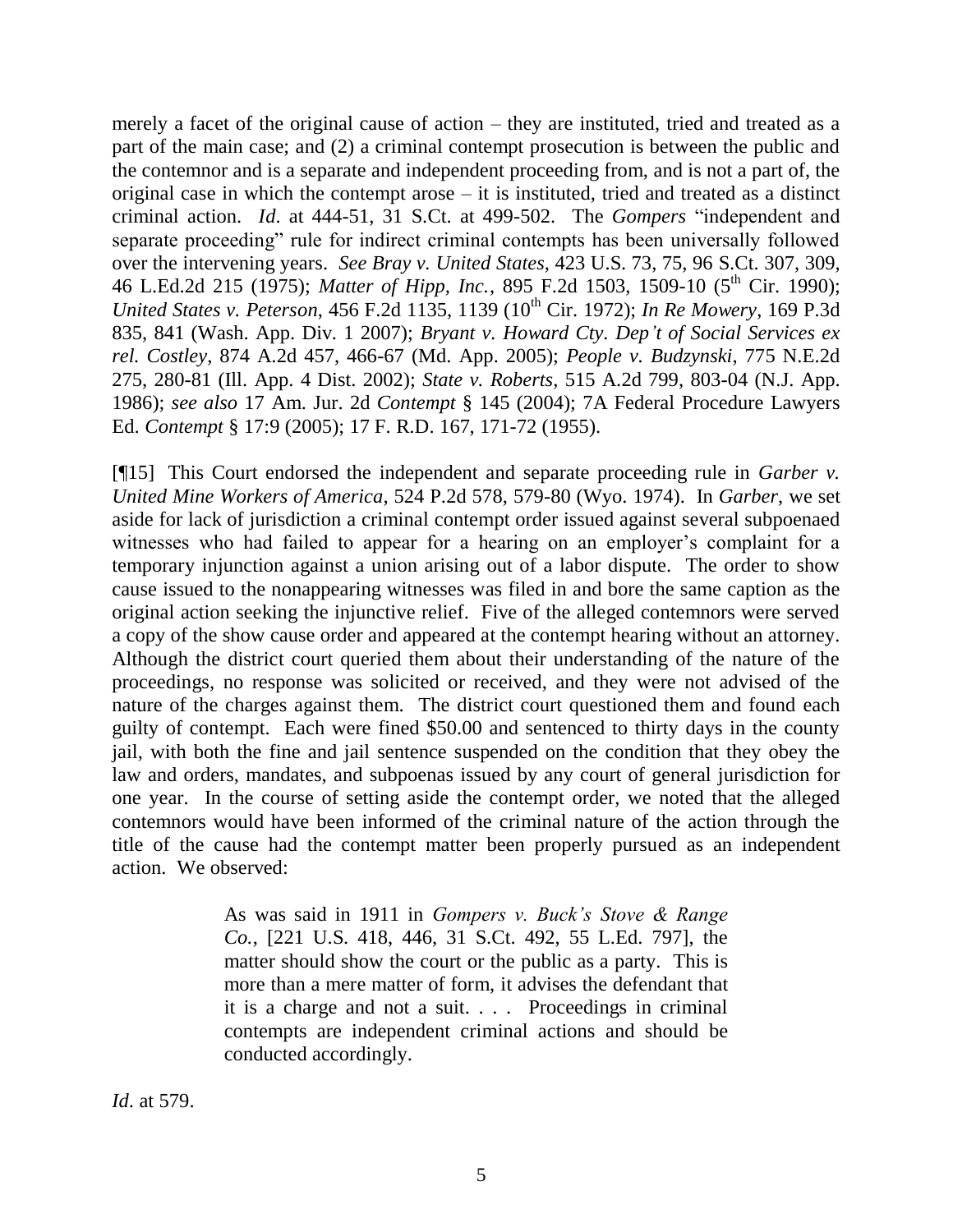[¶16] In *United Mine Workers of America Local 1972 v. Decker Coal Co.*, 774 P.2d 1274, 1283-84 (Wyo. 1989), this Court held the criminal contempt orders issued against two unions and ninety union members for violating a permanent injunction null and void for want of jurisdiction because the contempt matter was not instituted and conducted as an independent action apart from the original cause in which the preliminary injunction issued and the contempt arose. We stated:

> Our analysis of W.R.Cr.P.  $41(b)^{[2]}$  [predecessor to W.R.Cr.P. 42] and [the cases of *Garber* and *Tracy, Green &*  Co. v. Warner, 704 P.2d 1306 (Wyo. 1985)<sup>3</sup>] leads us to conclude the district court failed to follow the necessary procedure in issuing the contempt citations to the individual contemnors and the union contemnors. This was, as we have found, a criminal contempt proceeding and should have been conducted as an independent criminal action. It was not, and the district court, therefore, never obtained jurisdiction to proceed. We hold the contempt orders against the individuals and the unions null and void.

*Id*. at 1284. We reiterated this holding three years later in *Crites v. Alston*, 837 P.2d 1061, 1072 (Wyo. 1992).

[¶17] Over the intervening years, we have not overruled or limited the "separate and independent proceeding" requirement espoused in these cases for indirect criminal contempt actions. That requirement leads to the problem in this case. Here, the criminal contempt against Swain was not pursued as an independent criminal action. From the filing of the order to show cause to the entry of the order of contempt against Swain, the criminal contempt action proceeded as an aspect of the underlying criminal case in which the contempt arose, bearing the same docket number as that case. This procedural misstep under existing law mandates a conclusion that the jurisdiction of the district court

 $\overline{a}$ 

 $2$  Rule 41(b) provided in relevant part:

<sup>(</sup>b) *Disposition on notice and hearing*. – A criminal contempt except as provided in subdivision (a) of this rule [summary disposition] shall be prosecuted on notice. The notice shall state the time and place of hearing, allowing a reasonable time for the preparation of the defense, and shall state the essential facts constituting the criminal contempt charged and describe it as such. The notice shall be given orally by the judge in open court in the presence of the defendant, or on application of the prosecuting attorney, or of an attorney appointed by the court for that purpose, by an order to show cause or an order of arrest.

 $3$  In *Tracy, Green & Co.*, we reversed a criminal contempt conviction because the district court failed to comply with the notice requirement of W.R.Cr.P. 41(b).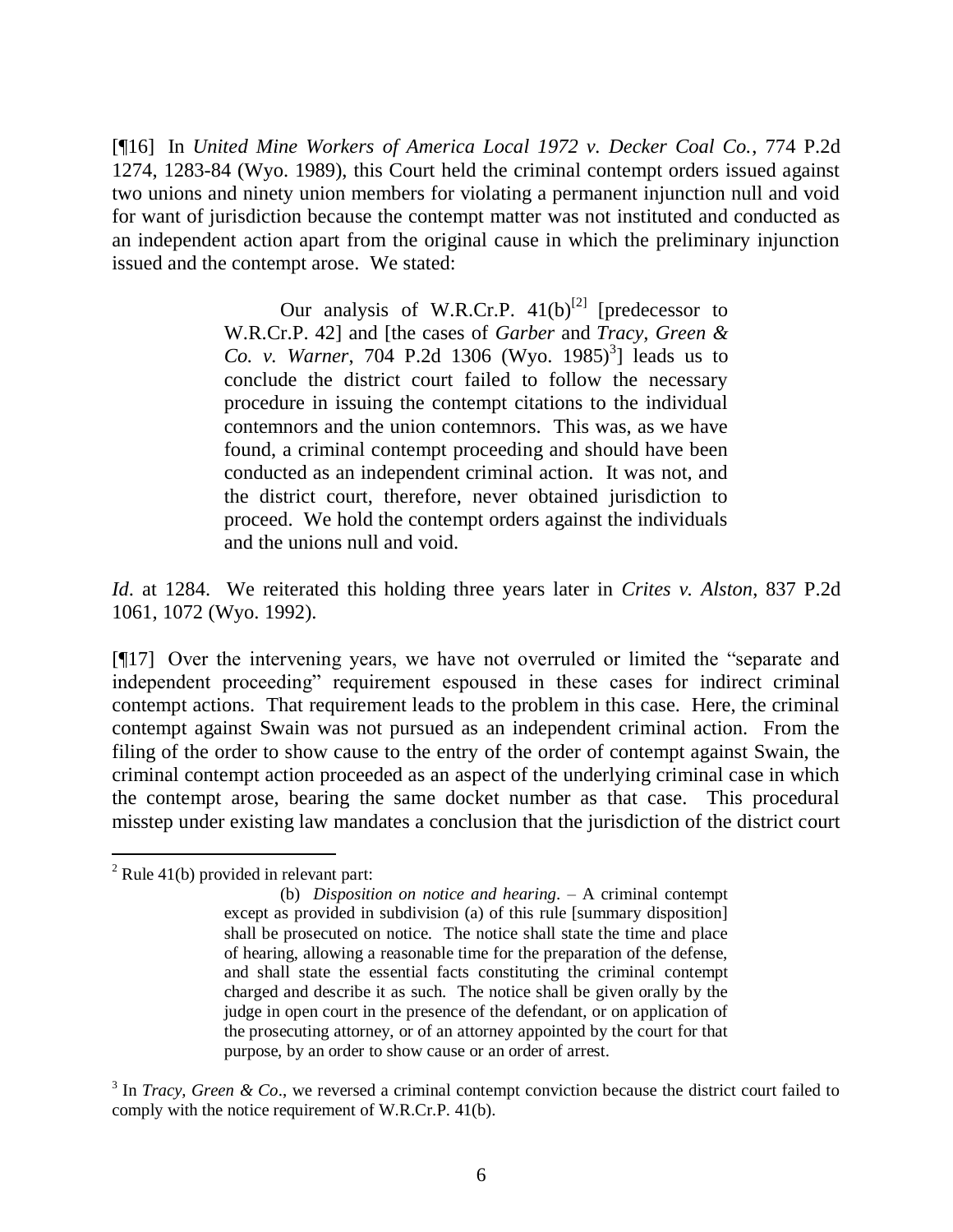to proceed on the contempt action was never properly invoked. Accordingly, we must declare the contempt order against Swain null and void.<sup>4</sup> *UMWA Local 1972*, 774 P.3d at 1284. Having concluded the order of contempt cannot stand, we find it unnecessary to address Swain's asserted errors.<sup>5</sup>

[¶18] As a final matter, we would be remiss in not noting the days Swain served in the Laramie County Detention Center on the criminal contempt action. Because this matter is being remanded, we simply reiterate for the district court's consideration what we said in *Renfro v. State*, 785 P.2d 491, 498 n.10 (Wyo. 1990), concerning sentencing credit:

> [W]e would follow generally the standard developed by III ABA Standards for Criminal Justice . . . 18.307-08 [(2d ed. 1980)]:

Standard 18-4.7. Credit for pretrial confinement

(a) Credit against the maximum term and any minimum term should be given to a defendant for all time spent in custody as a result of the criminal charge for which a prison sentence is imposed or as a result of the conduct on which such a charge is based. This should specifically include credit for time spent in custody prior to trial, during trial, pending sentence, pending the resolution of an appeal, and prior to arrival at the institution to which the defendant has been committed.

(b) Credit against the maximum term and any minimum term should be given to a defendant for all time spent in custody under a prior sentence if the defendant is later reprosecuted and resentenced for the same offense or for another offense based on the same conduct. In the case of such a reprosecution, this should include credit in accordance with paragraph (a) for all time spent in custody as a result of both the original charge and any subsequent charge for the same offense or for another offense based on the same conduct.

 $\overline{a}$ 

<sup>&</sup>lt;sup>4</sup> We are mindful that W.R.Cr.P. 41(b) was amended in 1992 to its present form found in W.R.Cr.P. 42. However, we see nothing in the language of Rule 42 which would mandate a different result.

<sup>&</sup>lt;sup>5</sup> We note that Swain's improper service and double jeopardy claims are raised for the first time in this appeal. While Swain broached the inadequate plea advisement complaint in the district court, he did not buttress it with a cogent legal argument. We find it appropriate under the circumstances for these claims to be resolved in the first instance by the district court should a proper proceeding in law for criminal contempt be instituted against Swain.